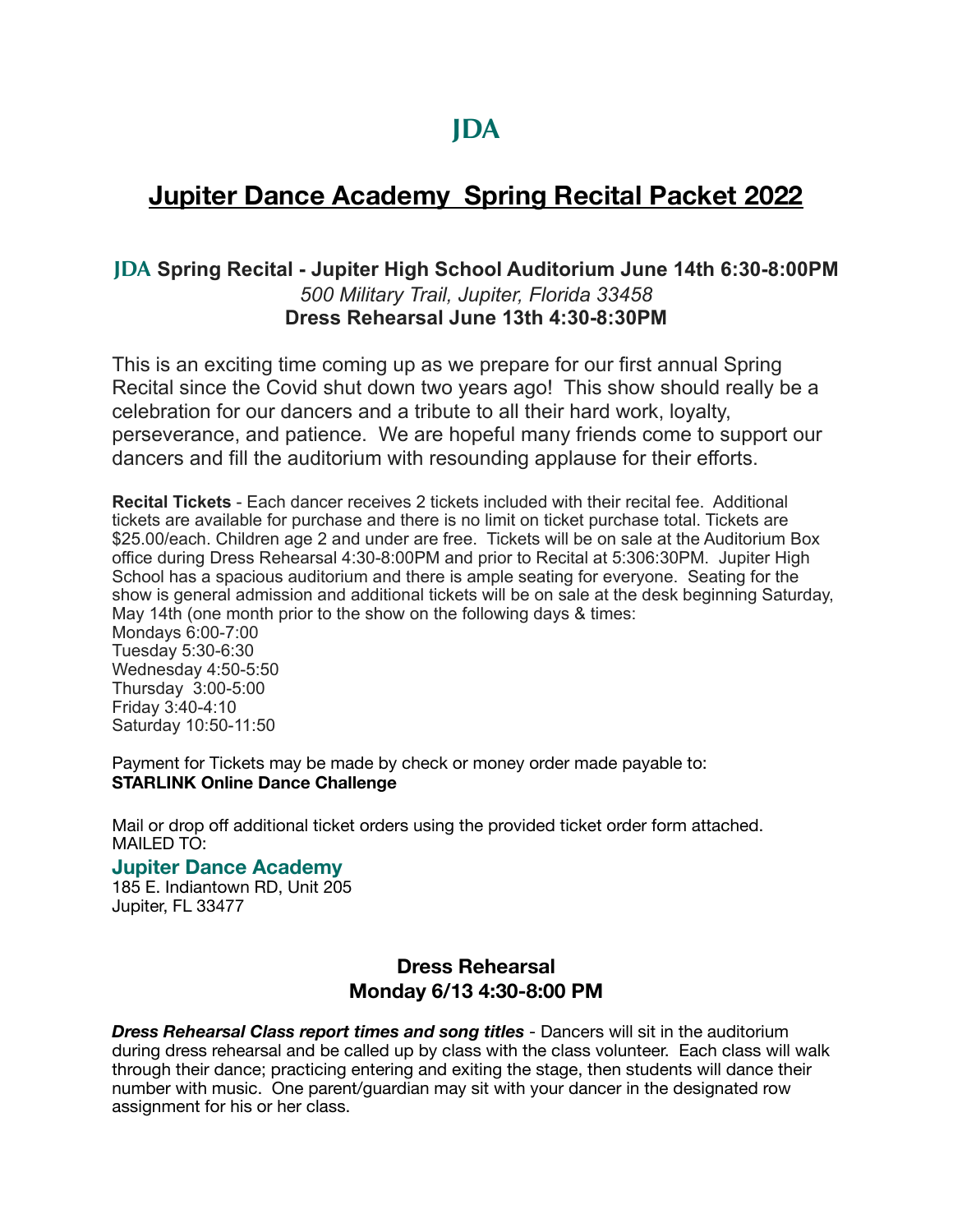Numbers are on the studio floor and stage floor. Each young dancer will be assigned a floor number to stand on during the dress rehearsal and recital. Make sure your dancer knows her number.

**Dress Rehearsal -** Each class will be given designated time to rehearse. Each routine will rehearse for approximately 5 minutes on stage allowing plenty of time for dancers to change shoes or costumes in between their numbers. Arriving at your designated time slot will ensure dancers get on the stage in a timely manner. Dancers may leave once their number is finished rehearsing.

TENTATIVE Dress Rehearsal & Show Order attached. *NOTE:* If costume change conflicts appear, the show order is subject to change. **Final** Dress Rehearsal & Recital Show Order will be sent the week prior to dress rehearsal.

**JDA CO Mini & CO Recital Classes - Full Dress Rehearsal with Hair & Make Up** Company numbers that have competed do not need to wear costumes at dress rehearsal. Each company number will run their number once on stage for spacing. Company dancers wear **JDA** CO black tanks, black leggings, bring all shoes.

## **RECITAL T-SHIRTS**

**Each Dancer gets a Recital T-shirt as part of their recital package fee.** Ordering additional T-shirts is not required The Attached form is for sizing back and is due back by April 28th in order to get sizes ordered. Additional shirts may also be included on the form and payments dropped off or sent to the studio. Sample sizes of the Dry fit T-shirts are at the desk to try on for sizing. Shirts will be white, short sleeved with a JDA Logo and photo on the front and

Payment for T-shirts may be made by check or money order made payable to: **STARLINK Online Dance Challenge** 

Mail or drop off additional T-shirt orders using the provided ticket order form to:

MAILED TO:

## **Jupiter Dance Academy**

185 E. Indiantown RD, Unit 205 Jupiter, FL 33477

## **T-shirt & Program Names**

Please check the attached name list and make your dancers name is spelled correctly as you want it to appear for the T-shirt and Recital Program.

#### **Shoes and Tights Requirements**

Each dancer will receive a pair of tights for recital, except Acro Classes.

Ballet/Jazz/Tap Combination classes wear Caramel/Tan shoes for tap numbers with velcro or buckles no laces or black tap shoes for recital.

Ballet classes should have the Capezio or Bloch Ballet Pink, leather, no lace Ballet Shoes. All Shoes must have their child's name printed on the inside.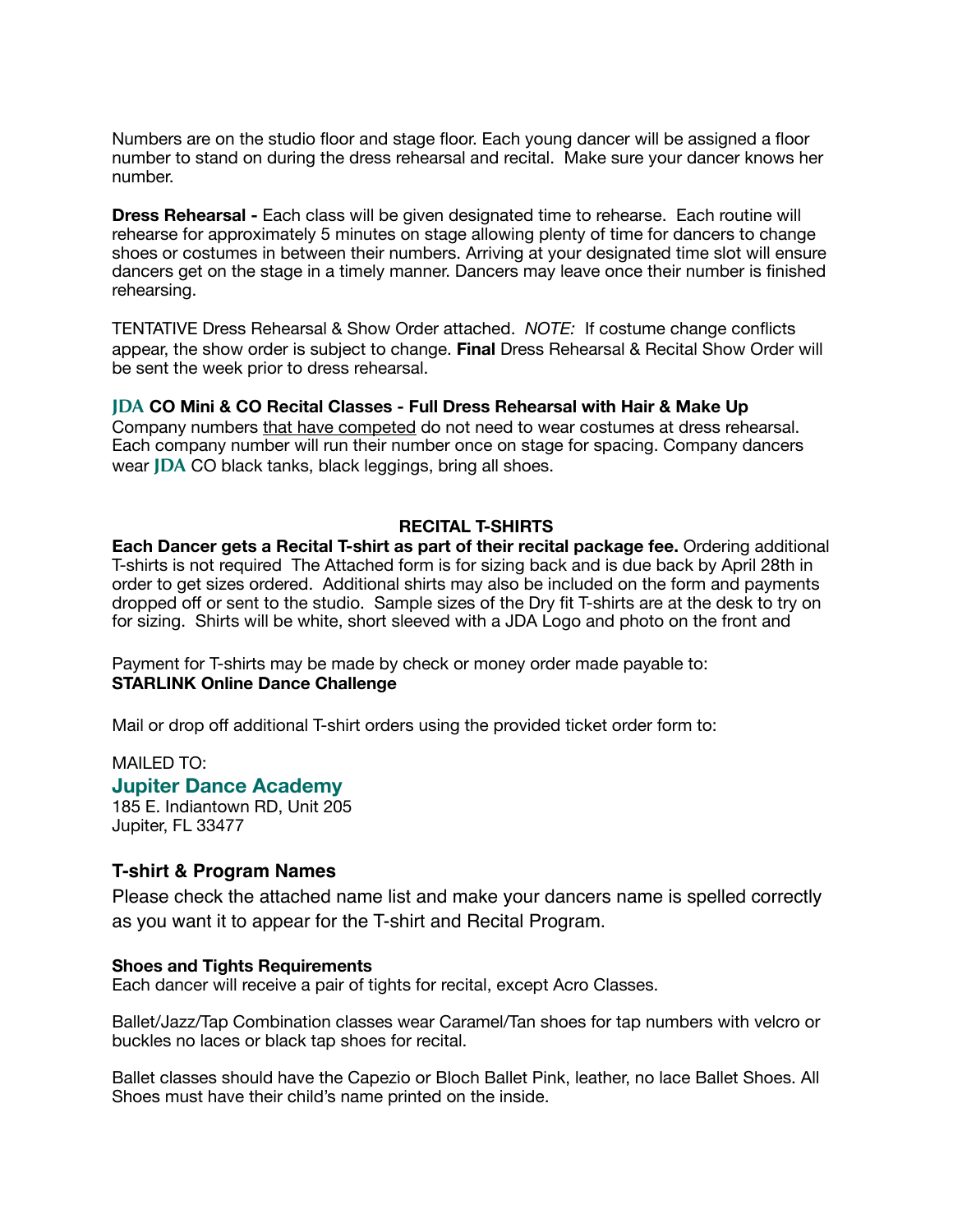Acro Dancers are barefoot and do not need shoes.

## **Hair Requirements**

All dancers age 6 and up: smooth left side part, low bun, no bangs. Many of our dancers are in multiple numbers. It is easier and looks more uniform that all students wear their hair in a bun, even for Acro.

## **Makeup Requirements**

Please apply the following makeup for both **dress rehearsal and recital**. It is important for your dancer to wear makeup on stage because stage lights are very harsh and will wash out your dancers face. We want to be able to see everyone's smiling faces on this very important day! Please Apply:

- Foundation and matching powder all over dancer's face
- Pink blush on cheekbones
- Brown eye shadow on eyelids and crease
- White highlighter under eyebrows
- Black eyeliner on both top and bottom of the eyes
- Black mascara on top and bottom lashes (false eyelashes, Competition team only)
- Red lipstick (bright pink lips if your costume is pink)

## NOTE: *Dancers need to arrive with hair and make up done prior to Rehearsal and Recital.*

## **Successful Recital Guidelines**

Label with your dancer's name on all items brought to the show; shoes, costumes, tights, accessories, even brushes, cups, T-shirts - everything. A forgotten item will be returned.

Make sure to take make a list and pack everything your dancer needs for the dress rehearsal and show.

Clean dancer's ballet shoes. Leather shoes can be scrubbed with household cleaner to remove brown and black marks.

No holes or tears should appear in tights or shoes.

No Gum, colored nail polish or jewelry of any kind on stage.

Dancers will stay until the very end of the show to come out for a Final Bow and group photo opportunity.

Every dancer receives 2 tickets, a recital T-shirt and JDA participation ribbon These will be distributed the week prior to the show during class times.

## **No Food or drink is allowed in the auditorium.**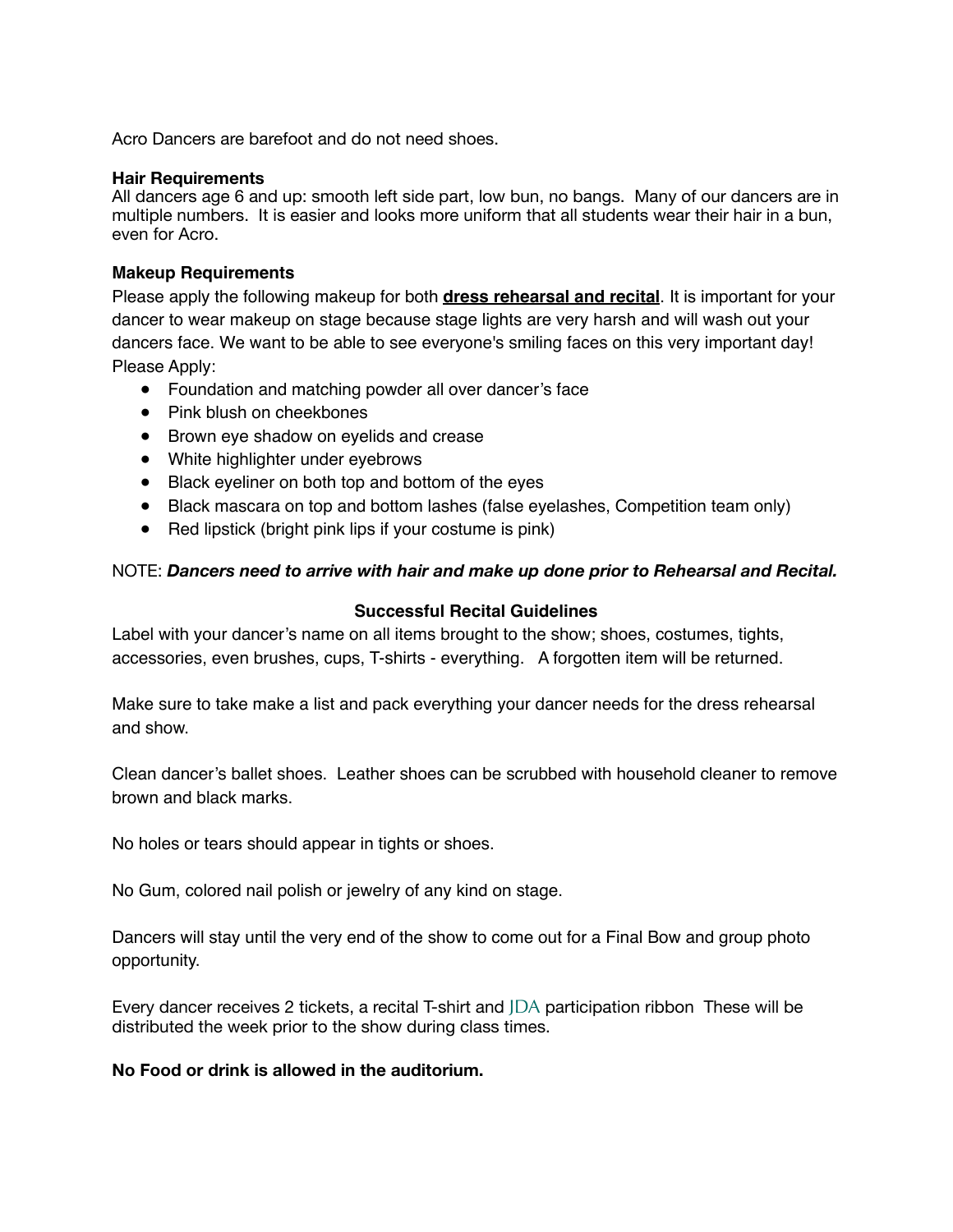## **No photography or recording is allowed during the recital.**

## **VOLUNTEERS**

Parent Volunteers are crucial for a successful recital. Many volunteers are needed to keep the kids safe and cared for. Moms, dads, grandmas, grandpas, even aunts, uncles or dear friends are welcome and will be most appreciated for helping. Please send your availability by email to: [tracyjupiterdance@gmail.com](mailto:tracyjupiterdance@gmail.com)

*\* A brief meeting will be held to go over volunteer needs for the show. via Zoom June 8th Wednesday at 7:30PM - Zoom Link scroll Below* 

**Set Up Volunteers** - Dress Rehearsal 4:00-5:00 - Put down floor tape, auditorium signs, class room assignment signs etc.

**Class Volunteer** (Females only as our dancers will be changing back stage) 1-2 per class for Dress Rehearsal and Recital

Class Volunteers will take attendance, line up the dancers, get them on and off stage and escort them back to the auditorium for dress rehearsal and escort them back to the class room after they perform for recital. They also make sure all our dancers are escorted to the restroom if needed.

Class Volunteers bring a big blanket or sheet to put on the floor per class. Pack some back stage activities for the kids to do, color books (no Markers), help provide bathroom assistance, shoe changes, mostly make sure each dancer is stage ready, hair smooth, no underwear showing under tights, laces are double knotted and make sure ballet laces are tucked in.

Class Volunteers - PLEASE take a photo of each class back stage and text it to: Ms. Rebecca. 562-532-7292.

Dancers may pack or coordinate to pack with the parent volunteer a non-messy snack, ie. pretzels, gold fish. etc. Kids may bring water bottles only, no colored drinks!

**Ushers** - Pass out programs and take tickets at recital - Report time 4:45PM (doors open at 5:00 for seating)

**Box Office Ticket Sales** ( Outside Table)- Report Time - 5:15PM Sell tickets prior to show 1 6:30PM Prior to show

**Candy Concessions** 4-5 parents - help set up and sell candy, water and pop during the Dress Rehearsal and before and after the Recital. Report time 4:00 Dress Rehearsal - 5:00PM Recital

## **Photos & Videos**

## **Professional Photography**

JDA has hired **CDR Visuals** for our Company & Studio Photography. A Photo shoot area will be set up in a separate classroom at Jupiter HS for Individual Photos the day of the Dress Rehearsal from 4:30-8:00. A basic photo package must be purchased to be in the studio composites that will hang in the studio for years to come. A CDR Visuals order form with package provisions & pricing will be emailed to each family and forms will be available at the